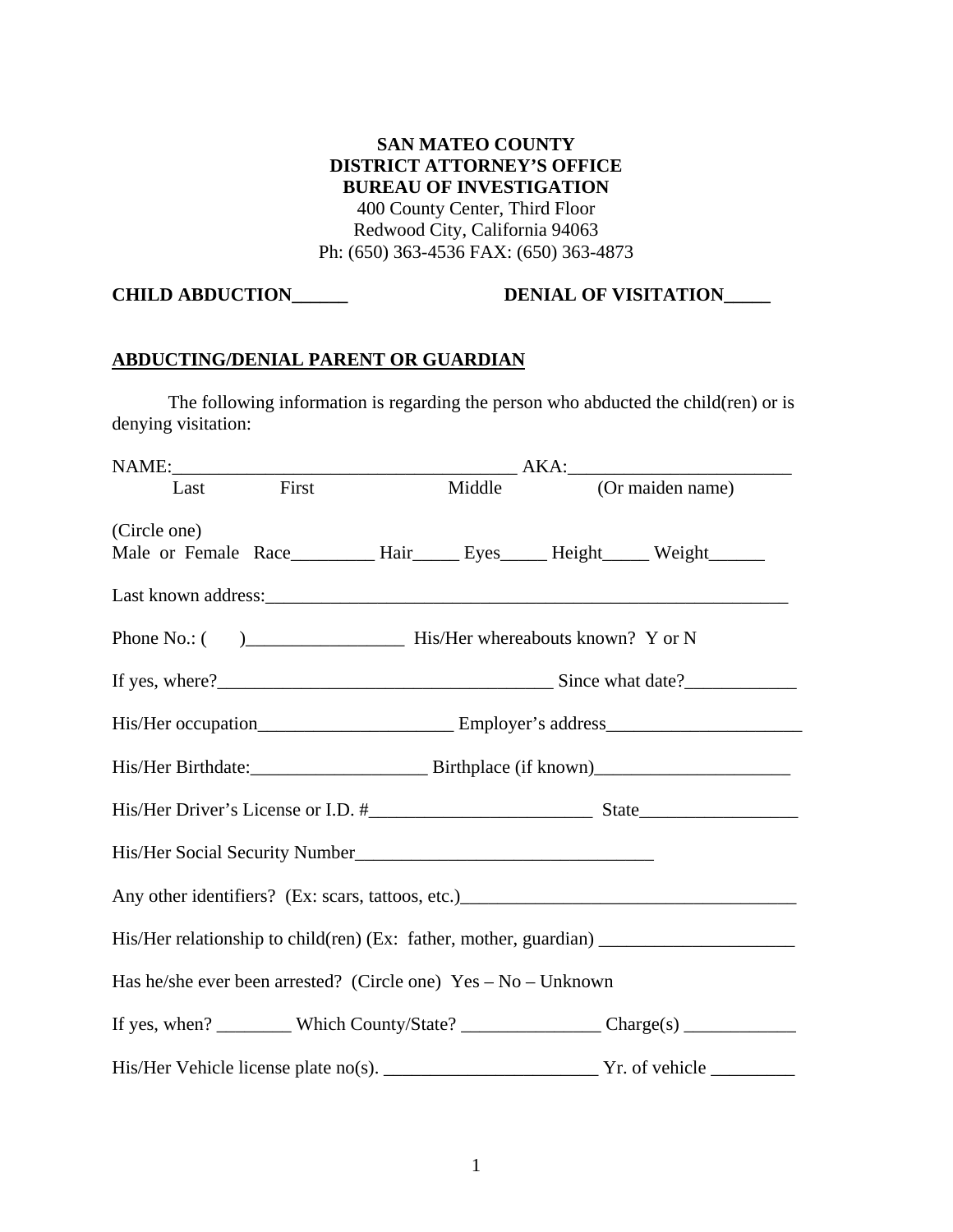| Type and Make of vehicle: | Registered owner: |
|---------------------------|-------------------|
|                           |                   |
|                           |                   |

Please answer the following questions:

- 1. Does the abductor have any habits or hobbies that would help us to locate him/her?
- 2. Does the abductor have a history of any physical or mental deficiencies that would be a danger to the child(ren)'s health or welfare?

 $\overline{\phantom{a}}$  , and the contribution of the contribution of the contribution of the contribution of the contribution of the contribution of the contribution of the contribution of the contribution of the contribution of the

\_\_\_\_\_\_\_\_\_\_\_\_\_\_\_\_\_\_\_\_\_\_\_\_\_\_\_\_\_\_\_\_\_\_\_\_\_\_\_\_\_\_\_\_\_\_\_\_\_\_\_\_\_\_\_\_\_\_\_\_\_\_\_\_\_\_\_\_\_\_\_

\_\_\_\_\_\_\_\_\_\_\_\_\_\_\_\_\_\_\_\_\_\_\_\_\_\_\_\_\_\_\_\_\_\_\_\_\_\_\_\_\_\_\_\_\_\_\_\_\_\_\_\_\_\_\_\_\_\_\_\_\_\_\_\_\_\_\_\_\_\_\_

- 3. Referring to Question #2, is there a police or medical record on file? If so, with which agency? \_\_\_\_\_\_\_\_\_\_\_\_\_\_\_\_\_\_\_\_\_\_\_ Date of Report \_\_\_\_\_\_\_\_\_\_\_\_\_\_
- 4. Can anyone testify to this behavior? \_\_\_\_\_\_\_\_\_\_\_\_\_\_\_\_\_ If so, who? \_\_\_\_\_\_\_\_\_\_\_\_\_\_
- 5. How did the person abducting the child(ren) travel? (Airplane, car, etc.)

List the family and friends of the person who abducted the child(ren):

| <b>NAME</b> | <b>ADDRESS</b>                                                             | PHONE# | <b>RELATIONSHIP</b>                                                                       |
|-------------|----------------------------------------------------------------------------|--------|-------------------------------------------------------------------------------------------|
|             |                                                                            |        |                                                                                           |
|             |                                                                            |        |                                                                                           |
|             |                                                                            |        |                                                                                           |
|             |                                                                            |        |                                                                                           |
|             |                                                                            |        |                                                                                           |
|             |                                                                            |        | Which of the family and/or friends do you think would assist him/her in the case and why? |
|             |                                                                            |        |                                                                                           |
|             | If the abductor fled the area, where do you think he/she would go and why? |        |                                                                                           |

\_\_\_\_\_\_\_\_\_\_\_\_\_\_\_\_\_\_\_\_\_\_\_\_\_\_\_\_\_\_\_\_\_\_\_\_\_\_\_\_\_\_\_\_\_\_\_\_\_\_\_\_\_\_\_\_\_\_\_\_\_\_\_\_\_\_\_\_\_\_\_\_\_\_

\_\_\_\_\_\_\_\_\_\_\_\_\_\_\_\_\_\_\_\_\_\_\_\_\_\_\_\_\_\_\_\_\_\_\_\_\_\_\_\_\_\_\_\_\_\_\_\_\_\_\_\_\_\_\_\_\_\_\_\_\_\_\_\_\_\_\_\_\_\_\_\_\_\_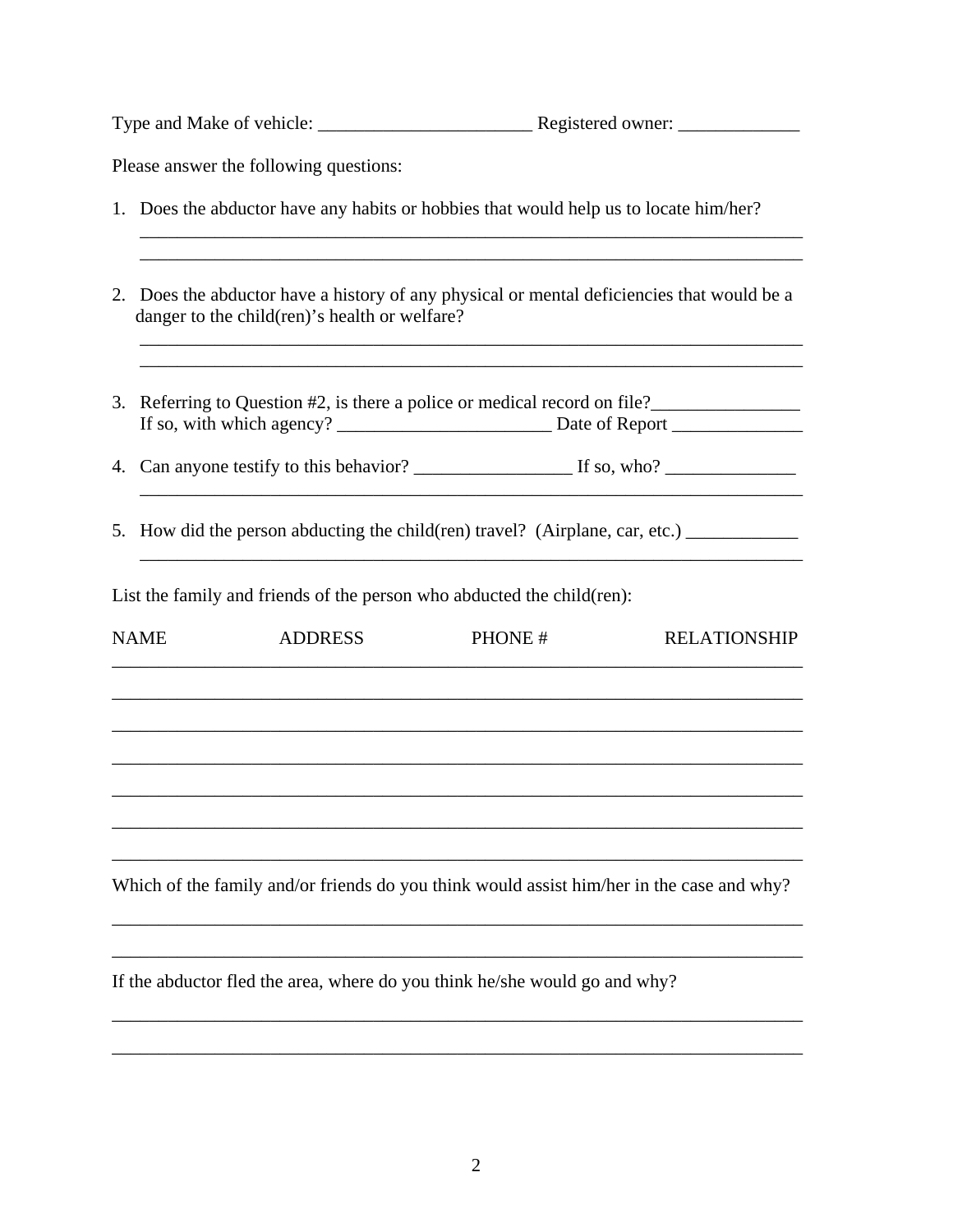Can you provide a photograph of the abductor? \_\_\_\_\_\_\_\_\_\_

# **REPORTING PERSON:** (YOURSELF)

The following information is regarding the person making this report.

| Last                                                                                      | First | Middle                                                                                    |  | (Or maiden name)                                                                     |  |  |
|-------------------------------------------------------------------------------------------|-------|-------------------------------------------------------------------------------------------|--|--------------------------------------------------------------------------------------|--|--|
| (Circle one)                                                                              |       |                                                                                           |  | Male or Female Race _______ Hair ______ Eyes _______ Height ______ Weight ______     |  |  |
|                                                                                           |       |                                                                                           |  |                                                                                      |  |  |
|                                                                                           |       |                                                                                           |  |                                                                                      |  |  |
|                                                                                           |       |                                                                                           |  |                                                                                      |  |  |
|                                                                                           |       |                                                                                           |  |                                                                                      |  |  |
|                                                                                           |       |                                                                                           |  |                                                                                      |  |  |
|                                                                                           |       |                                                                                           |  |                                                                                      |  |  |
|                                                                                           |       | Social Security Number<br><u>Social Security Number</u>                                   |  |                                                                                      |  |  |
| needed to anticipate a possible defense by the abductor.                                  |       | The following questions are not asked to pry into your personal life. This information is |  |                                                                                      |  |  |
|                                                                                           |       |                                                                                           |  | 1. Have you ever been arrested? ___________ If so, by which agency? ____________     |  |  |
|                                                                                           |       |                                                                                           |  | $Date$ Date $\qquad \qquad$ Charge(s) $\qquad \qquad$                                |  |  |
|                                                                                           |       | 2. Have you ever been charged with any crimes against children? (i.e.: child abuse,       |  |                                                                                      |  |  |
| 3. Have you ever had any physical or mental defect that could affect your ability to care |       |                                                                                           |  |                                                                                      |  |  |
|                                                                                           |       |                                                                                           |  | 4. What reason do you think the abductor will give for his/her actions in this case? |  |  |
|                                                                                           |       |                                                                                           |  |                                                                                      |  |  |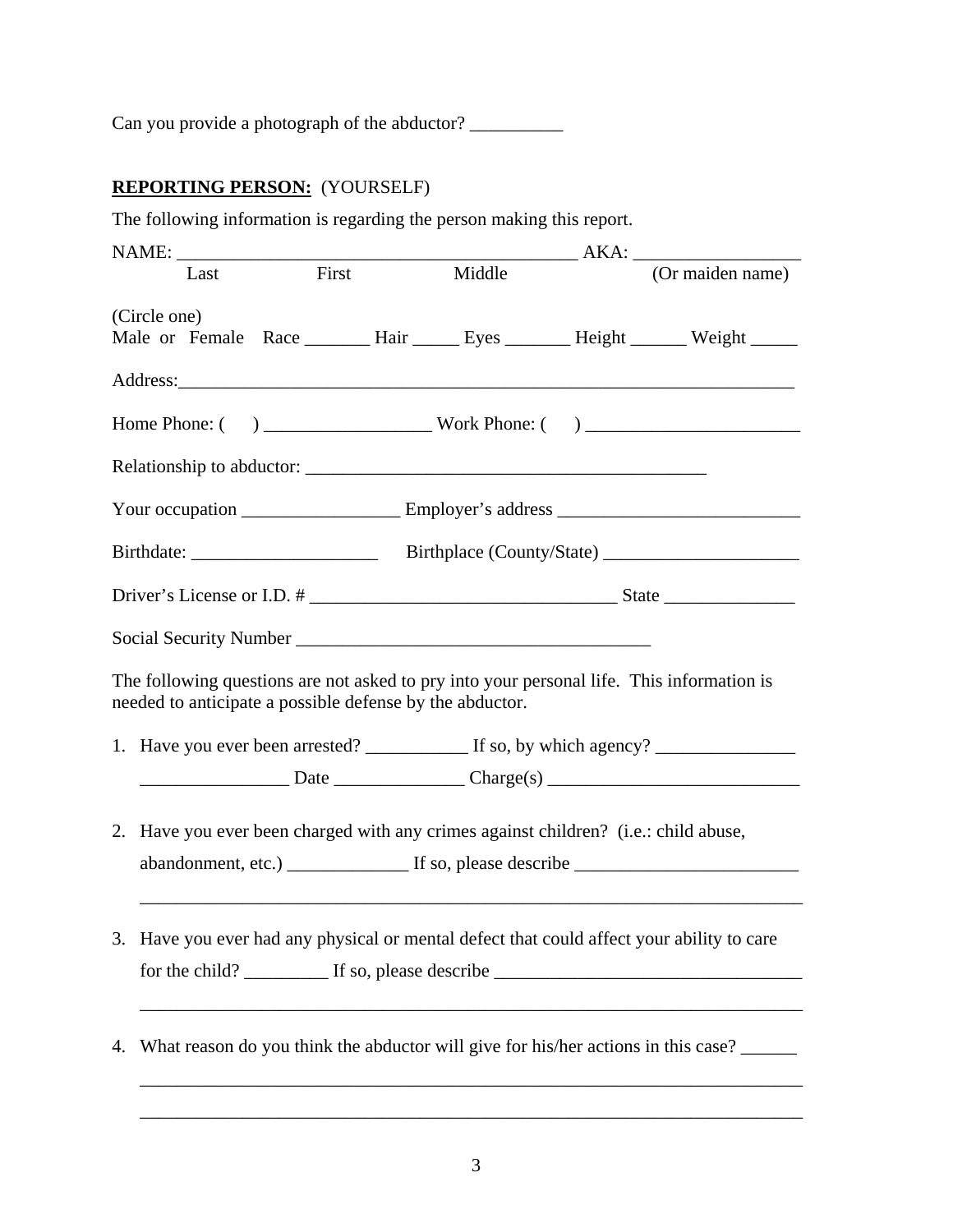The following questions are regarding any previous court action:

If you were married to the abductor:

State date and place (County/State) of marriage: \_\_\_\_\_\_\_\_\_\_\_\_\_\_\_\_\_\_\_\_\_\_\_\_\_\_\_\_\_\_\_\_

Is there a divorce decree? \_\_\_\_\_\_\_\_\_\_\_\_\_\_ If so, which county/state? \_\_\_\_\_\_\_\_\_\_\_\_\_\_\_\_\_

What is the current custody/visitation ruling on this matter? (Ex.: joint custody, visitation,

 $etc.)$ 

Are there any court actions pending? \_\_\_\_\_\_\_\_\_\_\_ If so, with which court and next hearing  $\text{date?}\_\_$ 

Can you provide this office with copies of all court actions? \_\_\_\_\_\_\_\_\_\_\_\_\_\_\_\_\_\_\_\_\_\_\_\_\_

## **CHILDREN**

The following questions are regarding the child(ren) in question: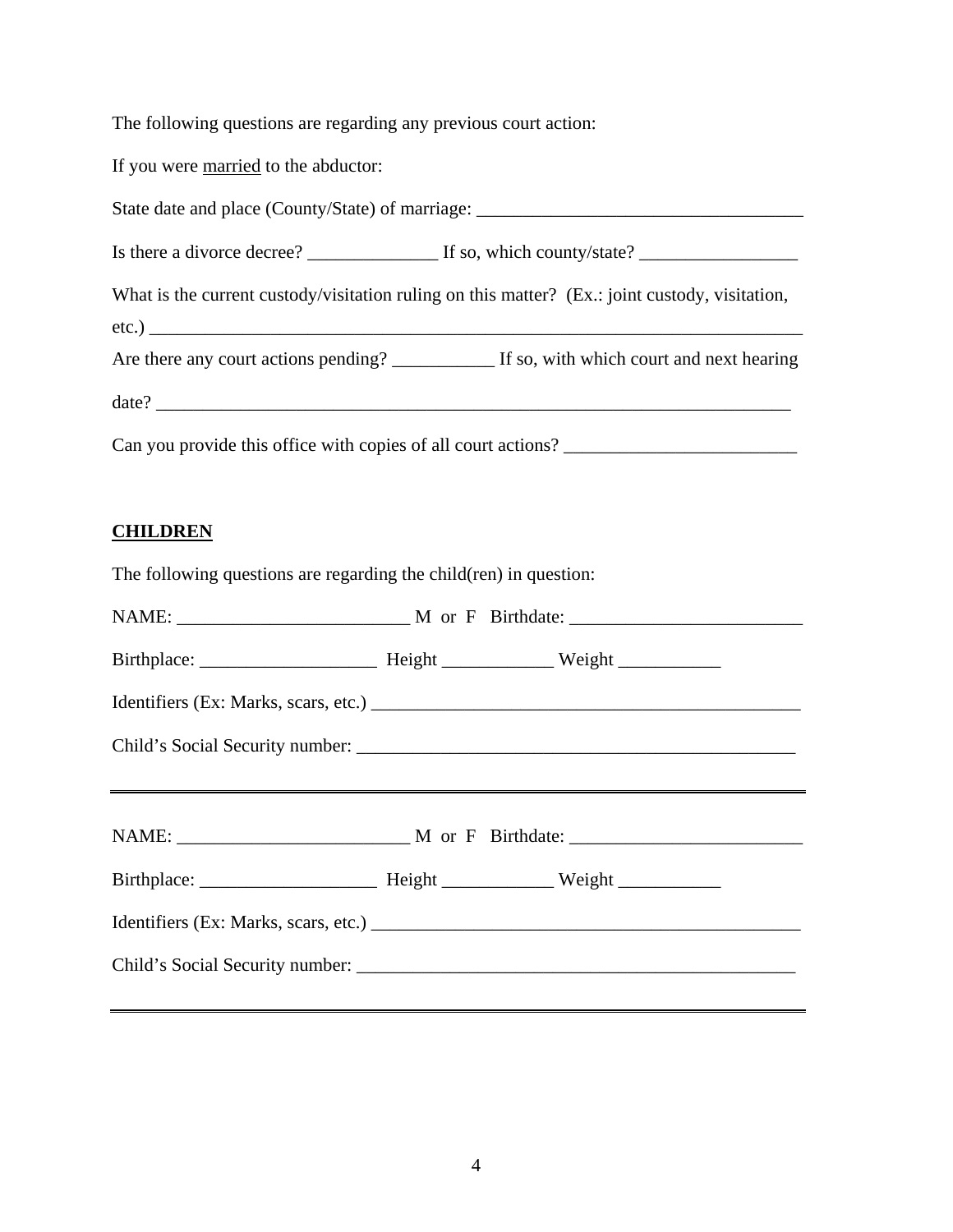## **CHILDREN - CONTINUED**

| (If there are more children, please continue on back)                                                                                                                           |  |  |  |  |
|---------------------------------------------------------------------------------------------------------------------------------------------------------------------------------|--|--|--|--|
| Can you provide photographs of the child(ren)? _________________________________                                                                                                |  |  |  |  |
| Last known school attended (School name and address for each child):                                                                                                            |  |  |  |  |
|                                                                                                                                                                                 |  |  |  |  |
|                                                                                                                                                                                 |  |  |  |  |
|                                                                                                                                                                                 |  |  |  |  |
| Has child(ren) ever received child support or AFDC (welfare) benefits?                                                                                                          |  |  |  |  |
|                                                                                                                                                                                 |  |  |  |  |
|                                                                                                                                                                                 |  |  |  |  |
| Did the abductor have assistance from anyone else in taking the child(ren)? __ If so, who?                                                                                      |  |  |  |  |
|                                                                                                                                                                                 |  |  |  |  |
| What were the circumstances of the incident (i.e.; how the abductor was able to take the<br>Child(ren), or how the abductor denied visitation in violation of the court order)? |  |  |  |  |
|                                                                                                                                                                                 |  |  |  |  |
|                                                                                                                                                                                 |  |  |  |  |
|                                                                                                                                                                                 |  |  |  |  |
|                                                                                                                                                                                 |  |  |  |  |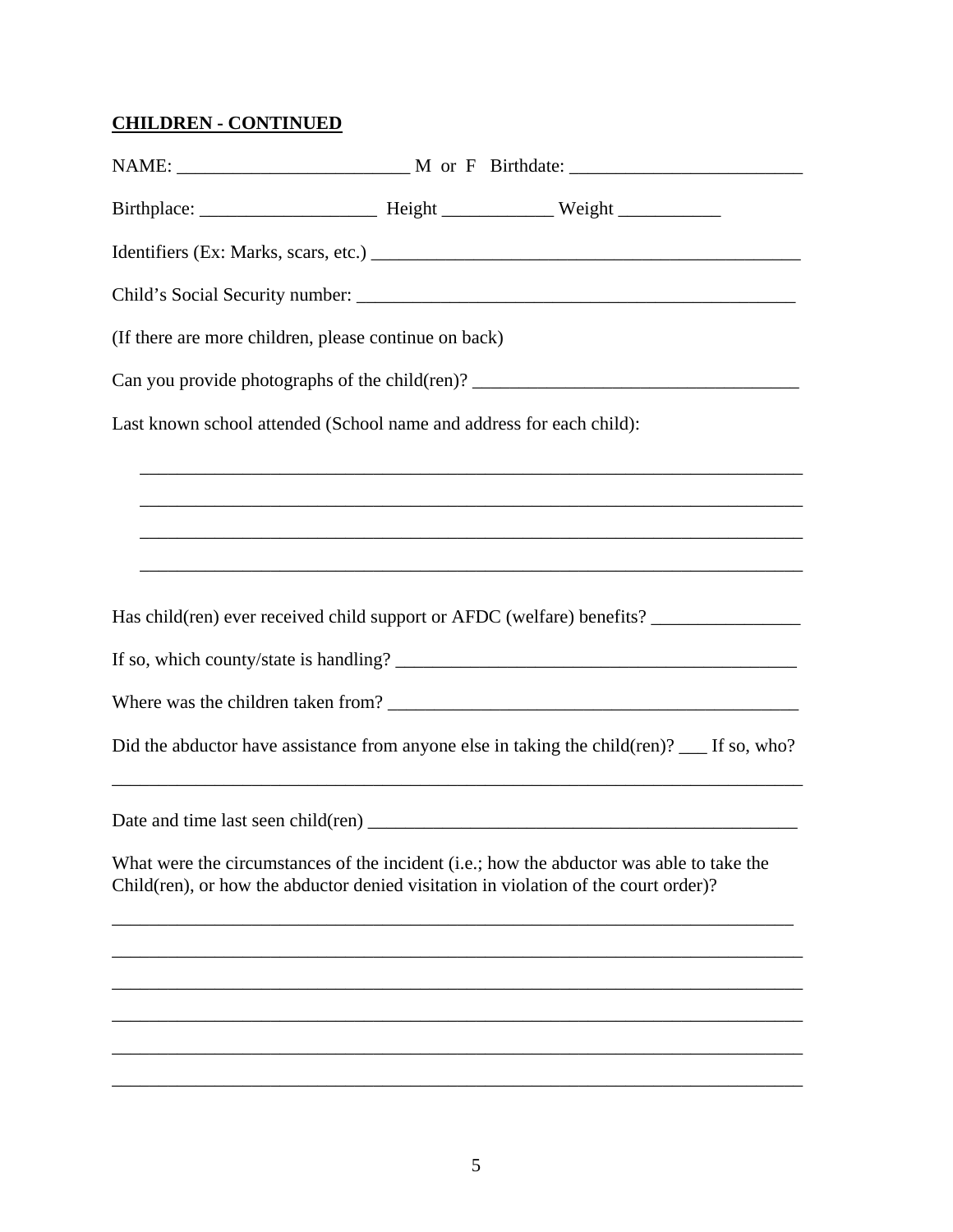Are you willing to appear at all investigative interviews and court hearings necessary regarding this issue? <u> 1980 - Johann Barn, mars eta bainar eta industrial eta industrial eta industrial eta industrial eta industria</u>

 $\overline{\phantom{a}}$ 

Any further information you feel is important? \_\_\_\_\_\_\_\_\_\_\_\_\_\_\_\_\_\_\_\_\_\_\_\_\_\_\_\_\_\_\_\_\_\_